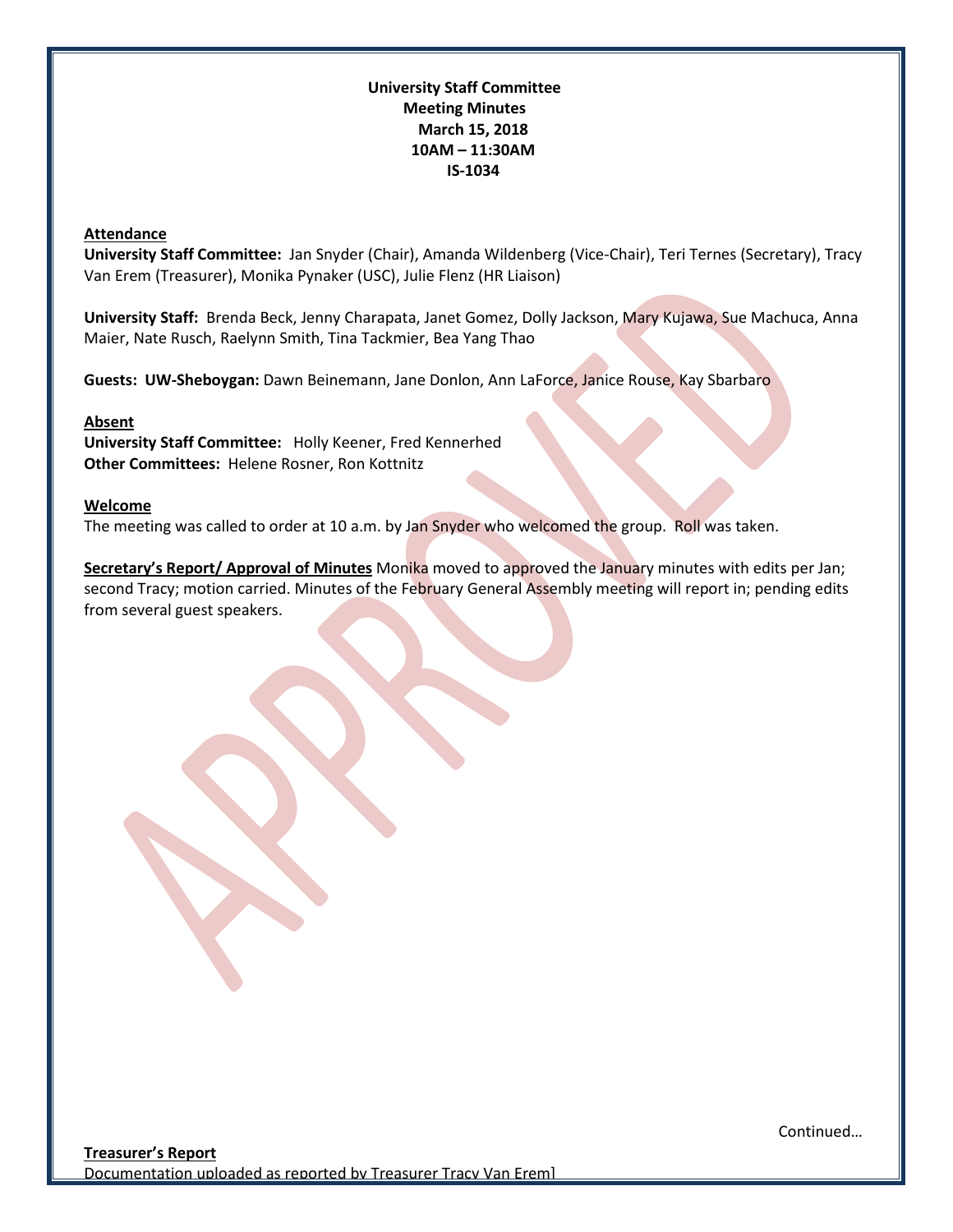# **University of Wisconsin - Green Bay University Staff Committee TREASURER REPORT**

## **Thursday, March 15, 2018 10:00-11:30 a.m. ~ Instructional Services, Room 1034**



Jan explained to Project Coastal attendees that the endowment account consists of donations received for scholarships/dept/committee efforts and that we can spend any amount over \$10K plus earned interest.

## **HR Update**

[Documentation uploaded as reported by HR Liaison Julie Flenz]

• **[Title and Total Compensation Study:](https://www.wisconsin.edu/ohrwd/title-and-total-compensation-study/)** Getting farther along in Phase 2:

o UW System and UW Madison have created converged Job Family/Subfamily and Career Stream documents, which are posted at [https://www.wisconsin.edu/ohrwd/title-and-total-compensation-](https://www.wisconsin.edu/ohrwd/title-and-total-compensation-study/job-framework/)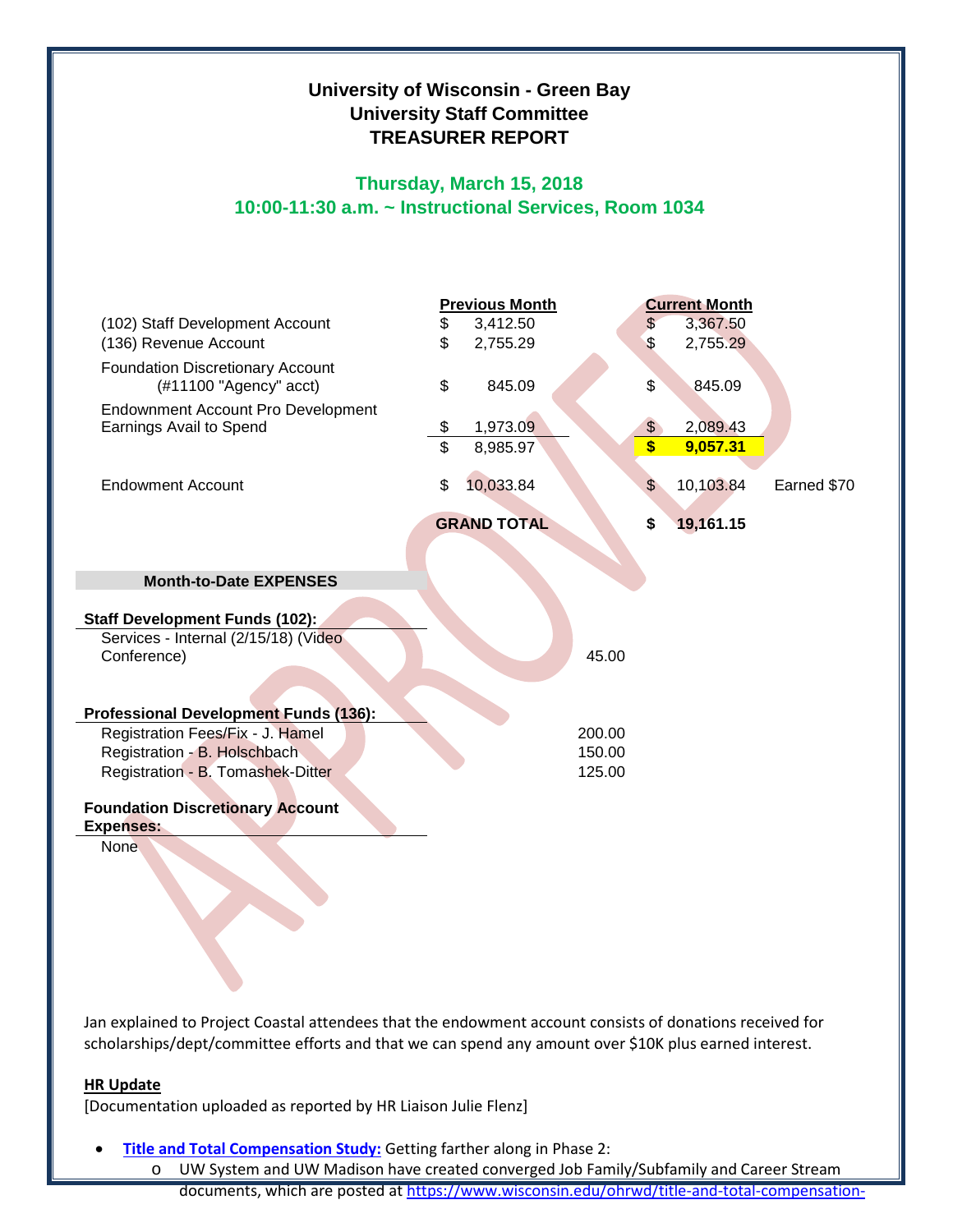[study/job-framework/.](https://www.wisconsin.edu/ohrwd/title-and-total-compensation-study/job-framework/) These are in final review, and have been reviewed by and feedback was gathered from the UWGB Project Team.

- o Next step is JDXpert standardized job descriptions. Will start with UW System and Madison review of 500 benchmarked jobs. Then peer review, campus HR review, and then socialization with manager/employees.
- $\circ$  Open Forums were held on February 27<sup>th</sup> and 28<sup>th</sup> to go over more in-depth updates.
- o For the latest updates, please review UW System's website and project update presentations: <https://www.wisconsin.edu/ohrwd/title-and-total-compensation-study/>
- **FY 2018-2019 Proposed Pay Plan:** FY18-19 budget included a 4% pay plan (to be implemented in 2- 2% installments). JCOER approved on 2/14/2018. We are still waiting for budgetary details (i.e. whether installments will be compounded). Merit based pay plan, which will require employees to have satisfactory performance in order to receive pay plan. Completion of online compliance training will also be a requirement of pay plan eligibility. HR held [open forums](http://www.uwgb.edu/UWGBCMS/media/hr/Pay-Plan-Guidelines-UWGB_2018-02-15.pdf) on 2/12/18 and 2/13/18 to discuss pay plan. HR is developing a schedule of reminders for performance evaluations and required trainings.
- **Required Compliance Trainings:** Four new trainings were introduced in January, 2018. They are listed on the HR Blog at [https://blog.uwgb.edu/hr/2018/01/recently-approved-new-and-revised-uw-green-bay-policies/.](https://blog.uwgb.edu/hr/2018/01/recently-approved-new-and-revised-uw-green-bay-policies/) For instructions on how to view what trainings are outstanding, employees can visit [https://blog.uwgb.edu/hr/2018/01/instructions-for-viewing-outstanding-required-compliance-training/.](https://blog.uwgb.edu/hr/2018/01/instructions-for-viewing-outstanding-required-compliance-training/) **Faculty and staff must complete all required compliance trainings by Friday, June 15, 2018 in order to be eligible for a proposed FY 2018-2019 pay plan. Please see the [Compensation and Pay Plan Policy](http://www.uwgb.edu/UWGBCMS/media/policies/files/Comp-and-Pay-Plan-Policy-Final.pdf?ext=.pdf) for additional eligibility requirements.**
- **Employee Handbook:** Handbook acknowledgements should be completed and submitted to HR if they have not already been. Working on finalizing an updated version with inclusion of temporary employees and updated links to new and revised policies. This should be released in the next few weeks.

## • **Policy updates (informational only):**

- o **Published**
	- Alcohol and Controlled Substance Policy
	- Responsible Service Policy (Alcohol)
	- **Revisions to Recruitment & Hiring Policy**
	- **Compensation and Pay Plan Policy**
	- Revisions to the Workplace Conduct Policy
- New and revised policies were sent to governance committees for distribution. In addition, because of the scope of these policies, a blog post was created and communicated: <https://blog.uwgb.edu/hr/2018/01/recently-approved-new-and-revised-uw-green-bay-policies/>

## New Employees:

- **Groundskeeper** Facilities Management: Incumbent Brad Jozwiak Jason Philibeck was hired and started on 2/12/18
- **Automotive/Equipment Technician Senior** Facilities Management: Incumbent Jim Valentine **–** Peter Falish was hired and started on 3/12/18
- **Custodian (2nd Shift)** Operations: Incumbent Linda DeBauche Leah DuBois was hired and started on 2/26/18
- **ADA** Nursing & Health Studies and Phuture Phoenix: Incumbent Anna Maier/Terra Wendtland Blair Beyer was hired and started on 2/19/18
- **Dean Assistant** College of Science and Technology: Incumbent **-** Kathy Reissmann **-** Amy Ibuaka was hired and started on 2/19/18

## Positions Being Recruited:

• **Facilities Maintenance Specialist** Facilities Management: Incumbent – Adam Calewarts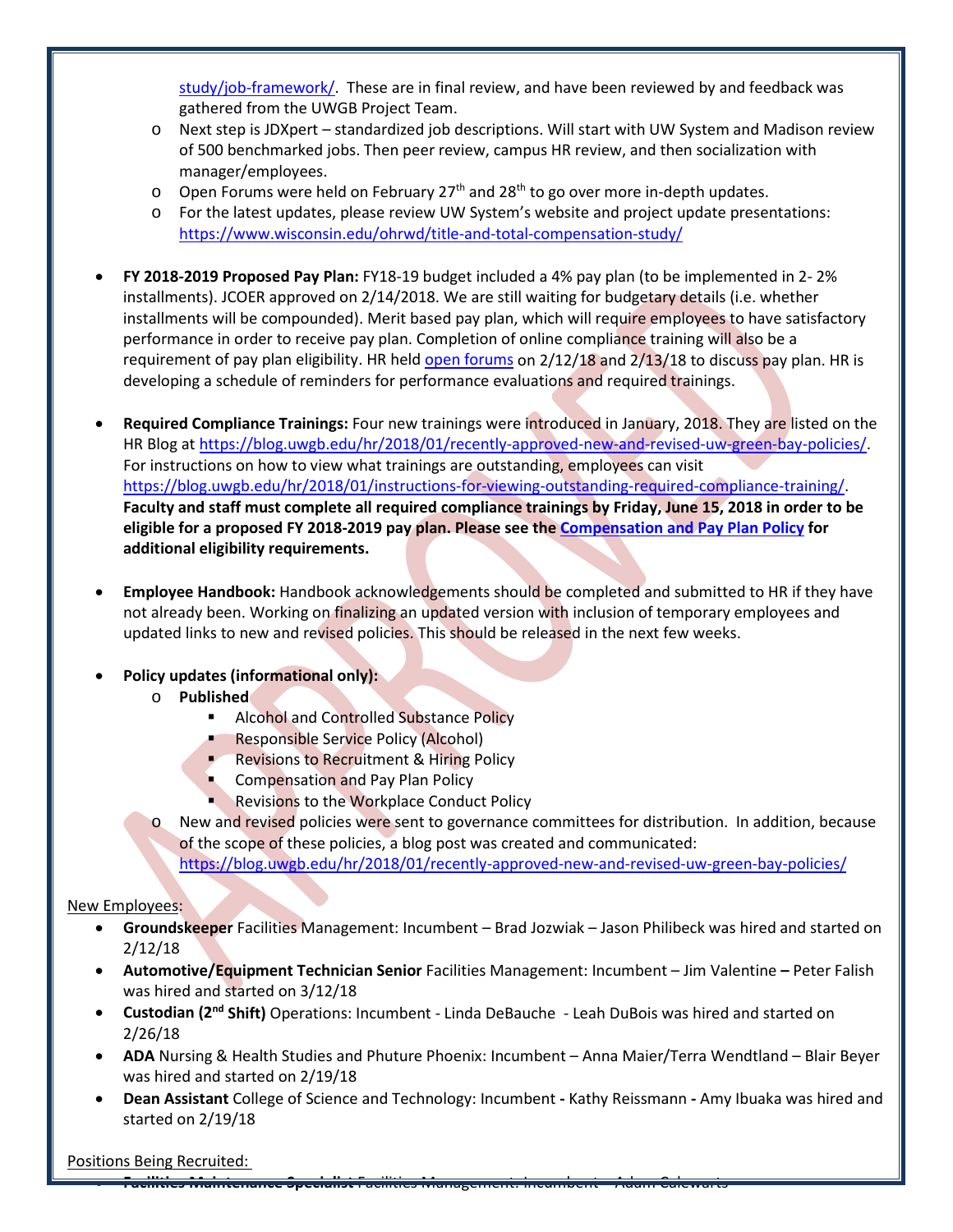• **HVAC Refrigeration Specialist** Residence Life: Incumbent – Melvin Jones

#### **USC Governance Committee Reports**

**Elections Committee** Anna Maier reported: This was the lowest response for interest survey. There are some positions open; discussion to consider resending & eliminating 'why?' you want to run/would be a good candidate. Committee to review/consider resending.

**Personnel Committee** Update to replacement for Kathy Reissmann. Consider Jenny Charapata who is currently filling Nathan Carlson's position '17-18, to continue for Kathy's term '18-19]. Concerns brought to our attention from General Assembly [4 questions]; Jan addressing to specific committees; PDC address #3.

#### **Professional Development Committee**

**University Staff Fall Conference** Teri Ternes reported that the committee met on Monday 3/12/18 and suggested a theme and keynote; timeline set for 'Save the Date" notices, LOG notices, registration open/close; details to follow.

**Workshops** The joint group met on 3/7/18. A lengthy discussion was held related to the definition of professional development and the charge of this committee to present programs related to professional development. It was decided that each chair [Ternes USC, Delikowski ASC] would take the question back to their group's governance committee and report at the April 3<sup>rd</sup> joint meeting. Until a clear definition of "Professional Development" is received from the governance groups, the joint committee elected to cancel the program tentatively scheduled for March. Currently **t**here are not any workshops scheduled for the remainder of the 17-18 academic year, however we still hope to plan an event for May/June.

**Action:** The PDC would like to ask USC what their understanding of Professional Development is; would this include 'Wellness'? [Julie Flenz of PDC explained Sara Wagner's program]. Overall discussion indicated that majority does not feel Sara is professional development, but more wellness; request for Stress Mgmt workshop if focused on 'work environment'! Amanda W expressed that she felt PDC had the right to run w/a speaker/presentation that they feel is professional development and they don't need approval of USC as much as possibly HR. PDC will share discussion w/ASC and forward Sara's information to HR/Wellness.

Another topic discussed was "America Saves Week", and how does this differ from Wellness/Benefits; deferred to Benefits/Wellness. PDC stated that some staff do not feel they can attend workshops/conferences because of coverage and/or supervisor approval/s. These situations should be reported to USC chair. PDC will currently offer recording/networking of same to Project Coastal university staff members if/when possible. **Professional Development Funds** YTD: Requested \$835, paid \$160, canceled \$150, pending \$525

PD funding will be updated on the website as requested.

**UW-System Univ Staff Rep Report** Jan Snyder presented the following report for Ron Kottnitz: The University staff mostly discussed the latest news from Steven's Point (the administration's plan to cut 13 liberal arts majors and direct those resources towards 16 others). We also discussed what the receiving institutions were doing to include university staff from the two-year institutions. Most all were trying to include them either in person or remotely in their committee/council meetings. Whitewater has already changed their by-laws to include representation to their council. I informed them all of our resolution for the coming year and suspect others will follow suit. In the joint meeting, we received updates on Title IX, UW Colleges and Extension restructuring, the 2020 FWD strategic planning, and the 2019-21 biennial budget request. Not much new information came out on any of these but there were a few interesting things in the budget request update. One was a new initiative, similar to Bucky's Tuition Promise, to provide "last dollar" grant awards to all UW institutions. They are going to request another 2% + 2% pay plan, which will have an estimated cost of \$82.4M for the biennium. System will also be soliciting proposals from all UW institutions that align with UWSA and/or Legislative priorities.

#### **Campus Shared Governance Committees**

**Title and Comp Study** No report. Monica stated the committee is meeting next week.

Awards and Recognition No report. Jan informed UW-Sheboygan what these awards are for and how they are received.